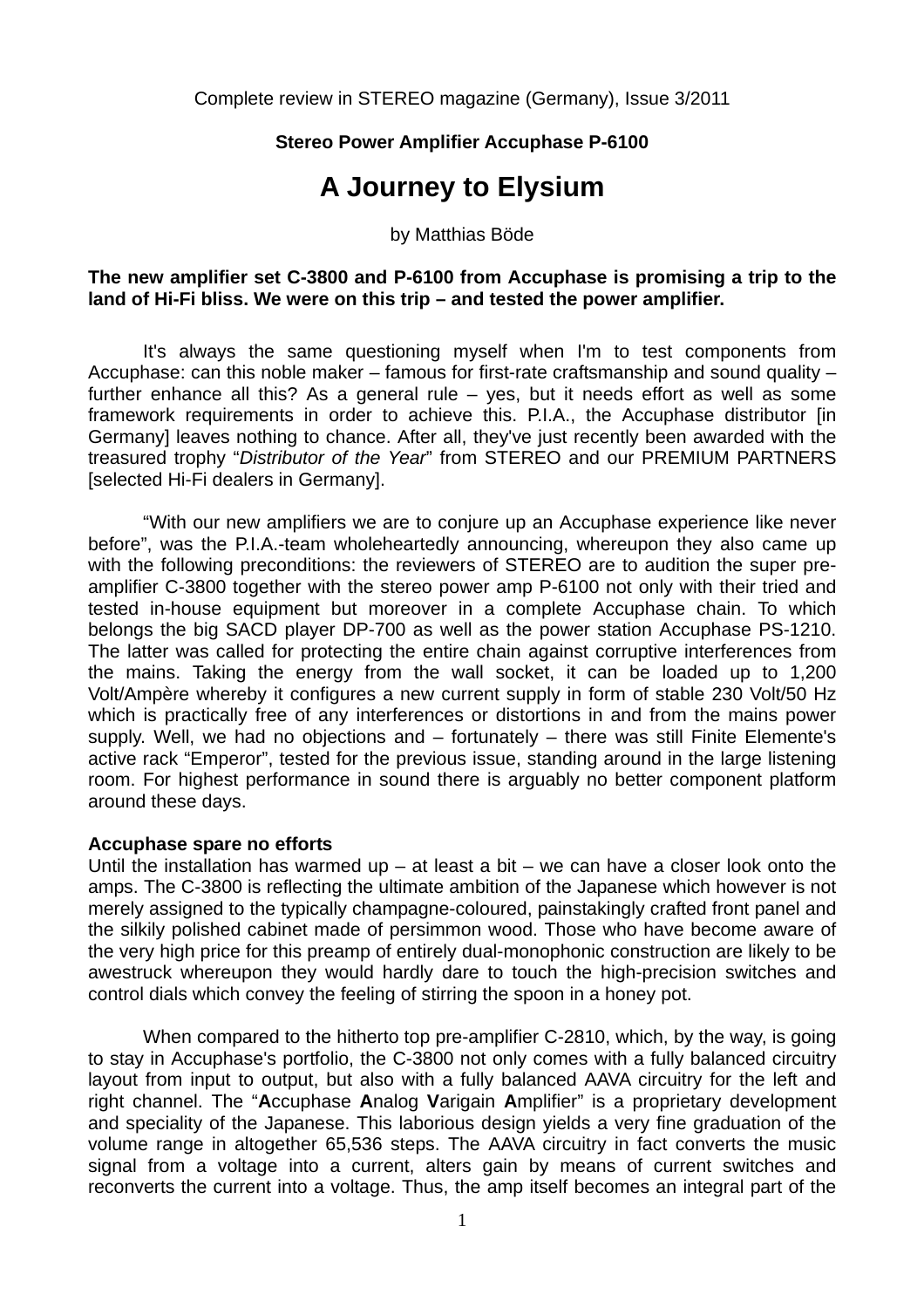#### volume control.

This processing, carried out in the analogue domain, is said to reduce noise and distortions to an absolute minimum. In the meantime Accuphase employs AAVA in all preand integrated amplifiers, even in the entry-level model E-250, yet nowhere as elaborate and consistent as in the C-3800.

 The new P-6100 is entirely in the tradition of the big power amplifiers from Accuphase. A distinguishing feature are the two large power meters, which by means of a rotary knob can be switched to "Off", "Normal", "Peak Hold" for 3 seconds or infinite. Then there are those really solid handles on the massive front panel. Certainly not meant for decoration only, they can be pretty useful when it comes to carry the amp's 45.5 kg about, preferably with the help of a good (audiophile) friend. The opulent heat sinks at each side are distinct ingredients for the power amplifiers from Yokohama, as well as the hefty speaker terminals at the rear panel, which some time ago have fortunately been made compatible for banana plugs also.

 Once again High-End business as usual with this new amplifier? Not quite, because there is an important modification when compared to its brothers P-4100 and P-7100. With this modification the Japanese are getting the P-6100 closer to their big monophonic power amp M-6000 and at the same time are building a bridge between their Class-AB and Class-A amplifiers. Like the latter and the M-6000, the P-6100 employs MOS-FETs instead of bipolar transistors. MOS-FETs are known for their high linearity, thermal stability and input impedance, thus unloading the preceding driver stage. Altogether 16 MOS-FETs are working in each channel, whereby 8 are arranged in pairs and switched in parallel push-pull configuration in order to get a tight grip onto the speaker drivers, in particular the woofers. A reference point for this is the damping factor. Lo and behold, the P-6100 has indeed set a new record in our testing lab!

 There are so many good things in the new Accuphase amp that one can almost feel the long time experience in every detail: from the gold-plated signal paths on GFK circuit boards up to the complex "Multiple Circuit Summing" technology - in brief MCS+ - in which several identical circuitries are sharing the work in terms of precision and reliability. For testing in the listening room the rear selector switch for operation mode was set to "Normal" which makes it a customary stereo amplifier. Switched to "Dual Mono" the left channel is linked to both power stages in order to facilitate bi-amping. Of course, a second P-6100 is then needed for the other side. The same applies as soon as the left and right power stages are "Bridge"d and thus forming a fully monophonic amplifier.

 We made the C-3800 work at medium gain (18 dB) in which it played very relaxed and delicate, while the P-6100 was likewise set to a relatively insensitive position. Because it wouldn't make much sense to first dampen the rich output voltage of the DP-700 in the preamp in order to have it then augmented again in the power amp – including all drawbacks like distortions and noise inherent in high amplification factors. The adequate "transmission ratio" ought to be the goal here, whereby approaching things from the lower gain means a more coherent coupling followed by a gorgeous sound. No matter which top speaker we employed, this Accuphase chain had them all playing at optimum performance, although it seems that from a certain class on the sphere behind the notes is virtually more important than the comprehensible parameters.

 The meaning of this was brilliantly demonstrated by the Accuphase trio and the P-1210 when we played the ocean sequence in Rachmaninow's "*Études-tableaux*" (Reference Recordings): quietly and with three-dimensional rendition, the orchestra was